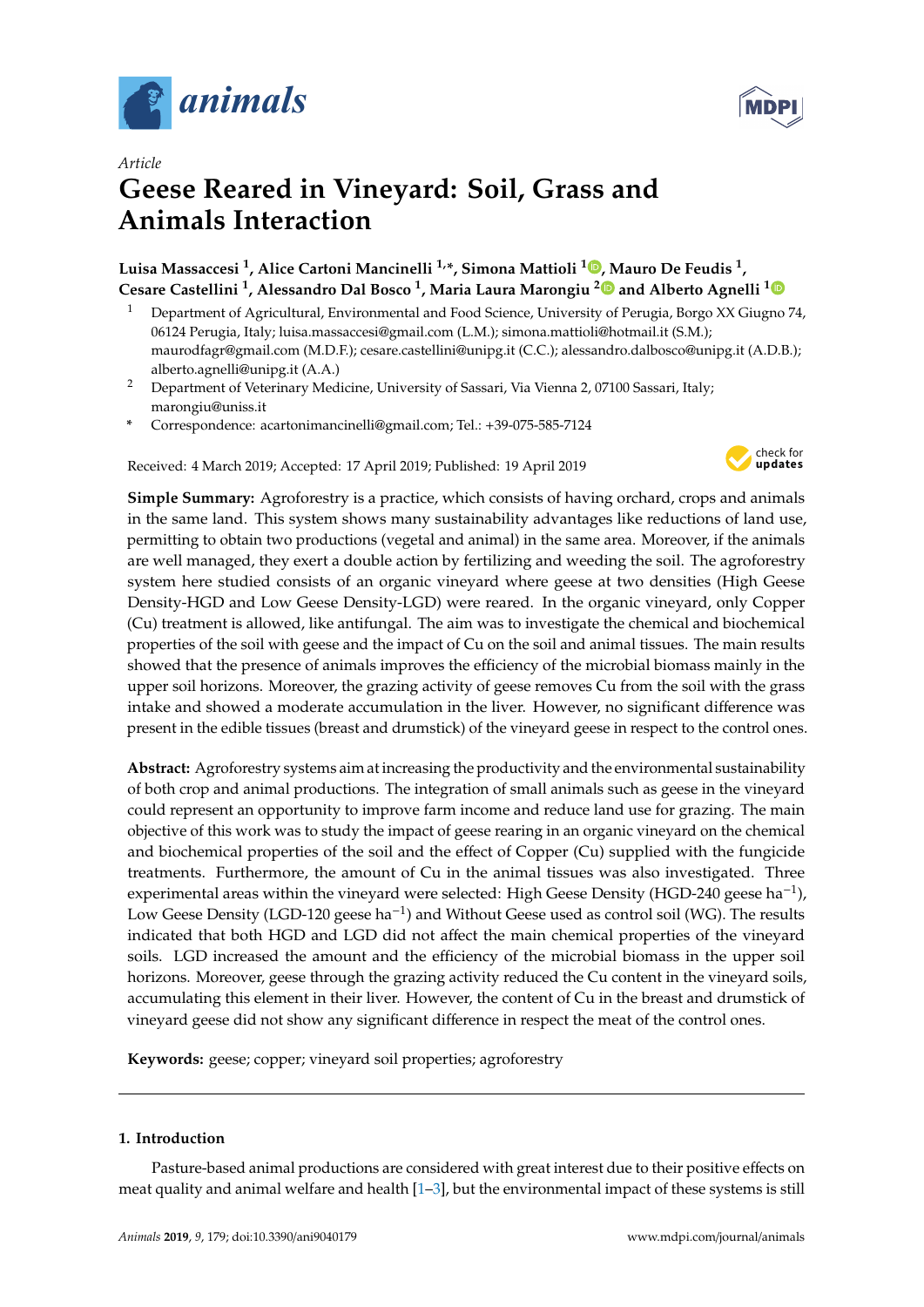debated because of the high land use for grazing [\[4\]](#page-9-2). In a previously study, Cartoni Mancinelli et al. [\[3\]](#page-9-1) showed that the geese grazing activity at a vineyard had a positive effect on the meat quality improving tocopherols, retinol and Long Chain Pufa of n-3 series (LCPn-3) content.

Moreover, the combination of perennial crops (such as orchards, vineyards or olive groves) and animals in the same area eliminates additional land needed for grazing. This integration aims at increasing the productivity and the environmental sustainability [\[5\]](#page-9-3) of both crop and animal production. The integrated crop/livestock agriculture permits to diversify the agroecosystem and increase ecosystem services such as crop production, farm economy, weed, pest control and soil fertility [\[6–](#page-9-4)[11\]](#page-9-5). Indeed, animals recycle nutrients contained in forage and feedstuff and make them available in their excreta, thus becoming part of the on-farm nutrient cycle. The amount of nutrients (i.e., N, P, K) supplied to soil through animal manure largely differ among species, depending on the foraging preferences of the animal as well as the supplemental feedstuff provided [\[12\]](#page-9-6). When properly managed, animal droppings can provide organic matter, macronutrients and trace elements fundamental for the crops, the activity of the soil microbial community [\[10\]](#page-9-7), and decrease the need for external fertilizers. Several studies assessed an improvement of the soil quality under integrated crop/livestock management [\[13](#page-9-8)[–15\]](#page-10-0).

In Europe, vineyards occupy 4.563 million hectares, with Spain, France and Italy covering most of this large surface [\[16\]](#page-10-1). Vineyards also cover large areas outside Europe mainly in Asia, USA and the Southern Hemisphere [\[17\]](#page-10-2). Considering the worldwide diffusion of grape cultivation, there is an increasing need for sustainable practices supporting soil fertility of this agroecosystem. In this view, integrating livestock into vineyards, and in particular small animals such as geese, can represent an opportunity to integrate sustainability and farm income [\[18\]](#page-10-3) and reduce land use for grazing [\[19\]](#page-10-4).

Geese rearing into the vineyard has countless benefits: (i) animals eat grass and young weeds as quickly as they appear; (ii) they eat grass and weeds next to plants that cannot be removed by hoeing or tillage. However, animal density is crucial and geese over-grazing can potentially damage and could produce soil compaction, and vice-versa if it is too low may not be effective in weeding [\[20\]](#page-10-5). Naturally, when the animals are raised in orchards, only some biocide pesticides should be used for avoiding residue in the animal products. Copper (Cu) is one of the most important fungicides used in organic farms. Concerning human health, Cu is an essential mineral but at the same time can be toxic depending of the amounts ingested. Warning and critical legislative limits valid in the European Union (EU) set Cu concentrations in soils to 50 and 140 mg kg−<sup>1</sup> (Council Directive 86/278/EC,1986), due to its impact on the environment; however, at this stage, concrete and robust solutions do not exist for replacing current Cu-based fungicides.

With this background, the main objective of the work was to study the impact of geese rearing in a vineyard on the chemical and biochemical properties of the soil. Furthermore, a deepening on the Cu cycle in the environment (soil and grass) and in the bodies of geese (liver and meat) was investigated.

#### **2. Materials and Methods**

#### *2.1. Site Description*

The study was conducted during the year 2014 in the vineyard of a farm located in the municipality of Cannara (Perugia, central Italy, 42°59'19.78" N–12°33'00.41" E) at about 250 m a.s.l. The vineyard was organic; accordingly, the only allowed treatment to fight mildew was by spraying Cu-based fungicide [copper oxychloride,  $Cu_2(OH)_3Cl$ ]. The climate of the area is continental, the mean annual air temperature is 13.8 °C, with January as the coldest (4.7 °C) and July as the warmest (22.9 °C) month, and the mean annual precipitation is 864 mm.

The soils of the studied site developed from fluvial and lacustrine sediments had a clay-loam texture, and they were classified as mixed, mesic Typic Haplustepts (Soil Survey Staff, 2014) [\[21\]](#page-10-6).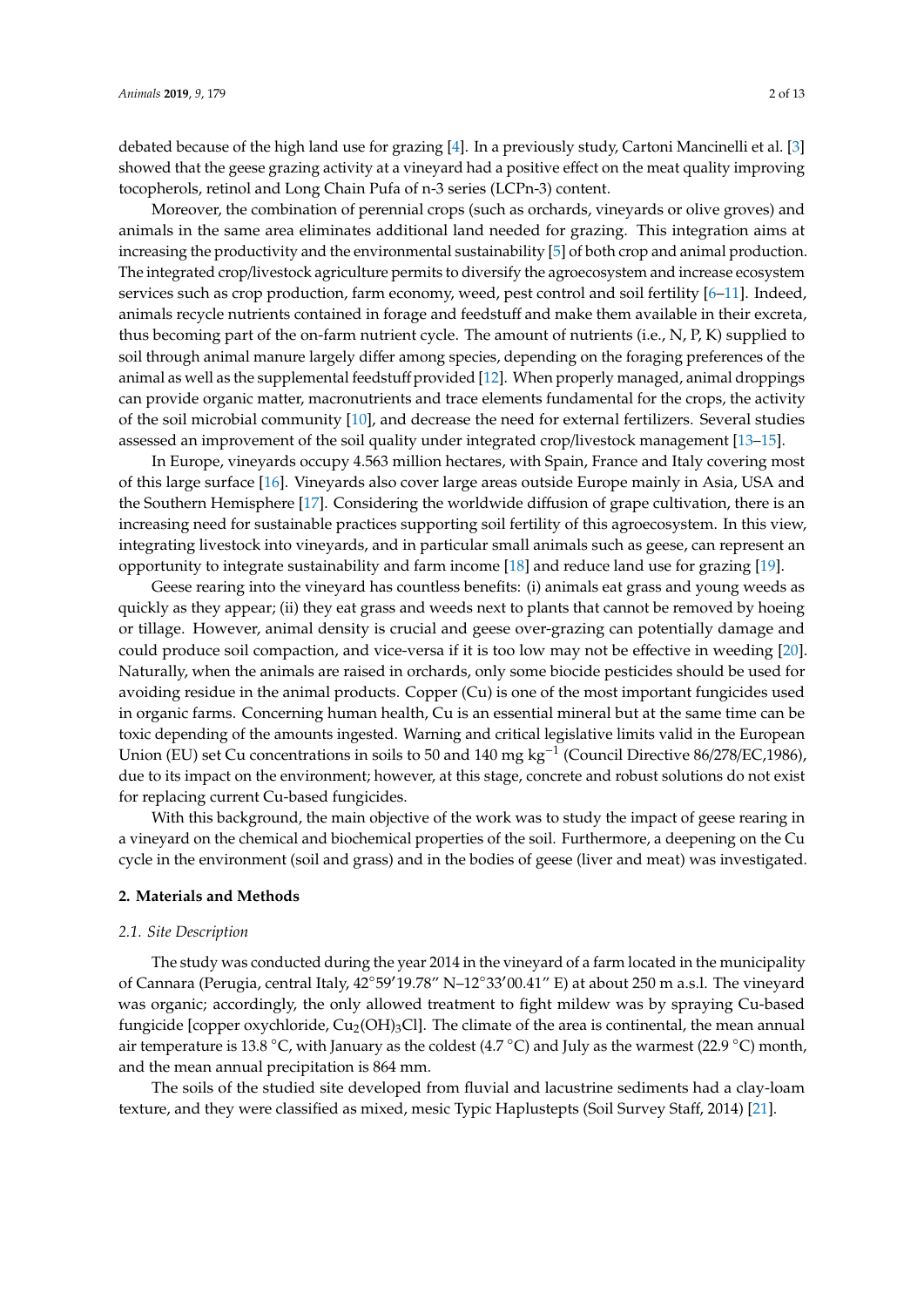#### *2.2. Geese Grazing*

Within the vineyard (cultivar *Grechetto* and *Trebbiano Spoletino*), whose alleys were left to spontaneous colonization of herbaceous species, three sites were selected: one with High Geese Density (HGD) (240 geese ha<sup>-1</sup>), another with Low Geese Density (LGD) (120 geese ha<sup>-1</sup>) and a third Without Geese and used as control soil (WG). The three areas were about 0.5 ha for HGD, 1 ha for LGD and 1 ha for WG. Our trial was conducted according to EU Regulation 834/07, EU Regulation 889/2008 and Italian directives (Gazzetta Ufficiale 1992) on animal welfare for experimental and other scientific purposes and not required any ethical approval.

In two consecutive years (2013–2014), geese ducklings of *Romagnola* breed were purchased in mid-February. One-day-old geese were reared under brooder lamps for the next 3 weeks. The environmental temperature ranged from 20 to 25  $°C$  and the relative humidity from 65% to 75%. At 21 days of age, the geese were divided into three groups: 120 animals reared in conventional conditions without pasture (Control group) and two experimental groups of 120 and 240 geese which had access to the vineyard (LGD and HGD, respectively). They were housed indoor up to about the middle of April and, then, they were moved to the experimental areas within the vineyard. In this period, the vine branches were sufficiently developed (more than 30 cm in length), so that the goose chicks would not cause damage to the vineyard. In the vineyard, rows were separated into sectors to allow more efficient grazing by geese.

The geese were fed additional feedstuff (40% corn, 30% wheat and/or barley and 30% faba bean) supplied each day at evening, while water was provided ad libitum. During the night, the geese were placed into huts made of welded mesh for protection from predators. The rearing period of the geese into the vineyard was about 120 days per year. To estimate the forage intake, the modified method of Lantinga et al. [\[22\]](#page-10-7) was applied. Five metallic fences  $(0.50 \times 0.50 \text{ m})$  per pen were positioned at about 20 m from each hut, in each area. For each replication, herbage samples were collected at the beginning (outside the exclusion pens) and at the end (both inside and outside the exclusion pens) of the rearing cycle. Forage intake (FI) was estimated using the following equation [\[23\]](#page-10-8):

$$
FI = (GMs - GMe) + \{[1 - (GMe/GMs)]/ - \ln[GMe/GMs]\} \times (GMu - GMs),
$$
\n(1)

where: GMs = herbage mass present at the entrance of the geese in each pen; GMe = forage that remained at the end of the trial; and GMu = undisturbed forage mass from a nearby ungrazed area.

The amount of dropping per goose was estimated according to Kear [\[24\]](#page-10-9) and the amount of Nitrogen (N), Phosphorus (P), Potassium (K) and Carbon (C) in the geese dropping was analyzed according to Official Methods of Analysis (AOAC) [\[25\]](#page-10-10) methods.

#### *2.3. Soil Sampling*

In each study area, during fall of the year 2014, the pedological variability was evaluated by a preliminary survey and by opening several auger holes and mini-pits. Once the limited soil heterogeneity was assessed, in each area (HGD, LGD, WG) two pedological profiles were dug, morphologically described according to Schoeneberger et al. [\[26\]](#page-10-11) (see Table S1, supplementary materials), and the upper soil horizons (Ap1 and Ap2) sampled.

The soil samples collected for each horizon at each profile of the experimental sites (HGD, LGD, WG) were used as replicates ( $n = 2$ ). An aliquot of each soil sample was sieved through a 4-mm mesh at field moist conditions and stored for a period not exceeding two weeks at 2 ◦C for the biological analyses: microbial biomass C content, basal respiration and microbial community structure. The remaining sample aliquots were air-dried and sieved at 2 mm and used for chemical analyses.

#### *2.4. Chemical Soil Analysis*

The soil pH was determined potentiometrically in water (solid:liquid ratio of 1:2.5) after one night of equilibration using a Thermo Scientific™ Orion™ 2-Star Benchtop pH-meter. The total organic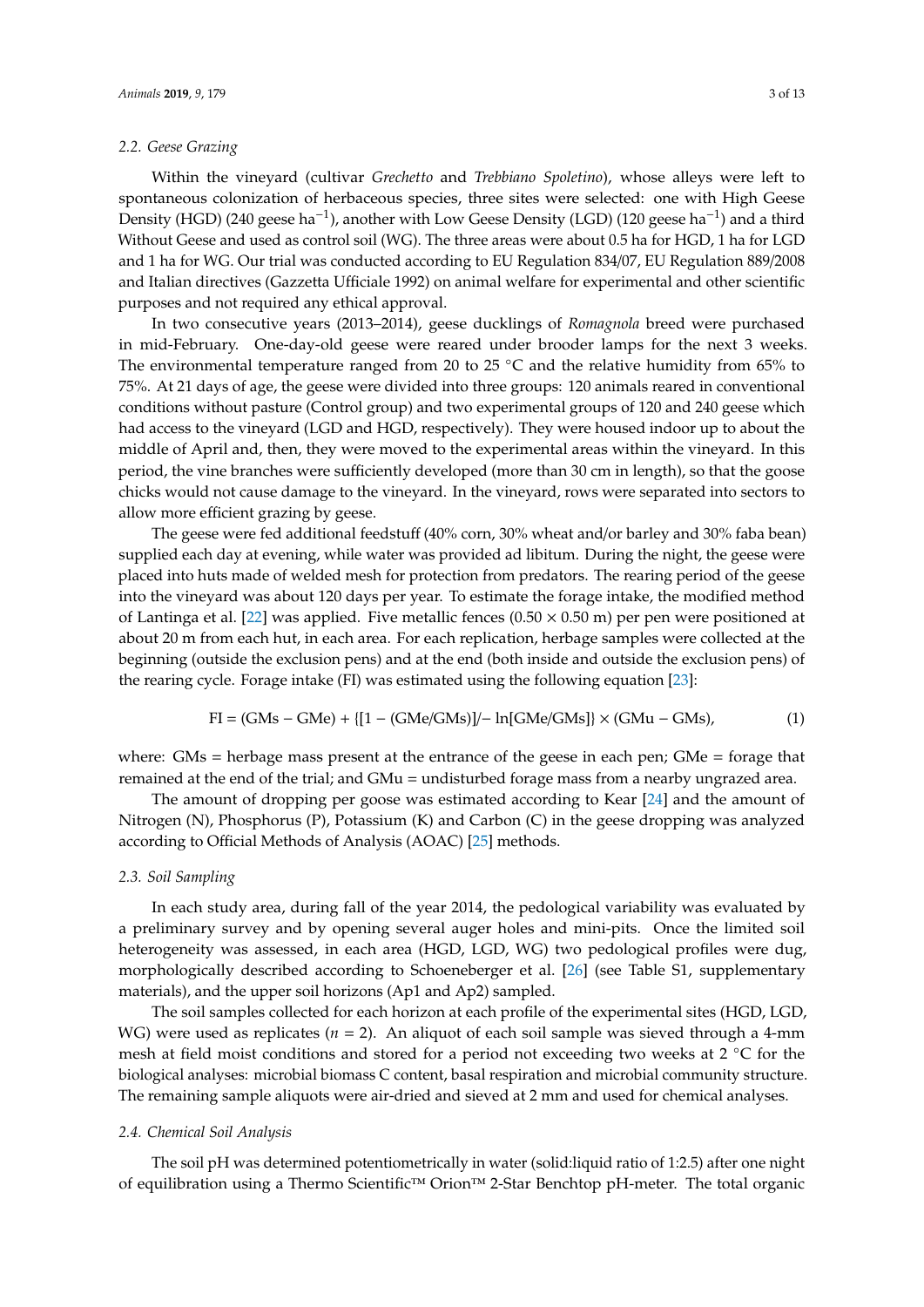C (TOC) was estimated by K-dichromate digestion method, heating the suspension at 180  $\degree$ C for 30 min [\[27\]](#page-10-12). The water extractable organic C (WEOC) was extracted by mixing 1 g of soil with 10 mL of water. The mixture was shaken overnight with an orbital shaker (140 rpm), centrifuged at 1400 g for 10 min and filtrated through a 0.45 µm membrane filter [\[28\]](#page-10-13), and its organic C content was analyzed by K-dichromate digestion method, as reported above. The total N (TN) was measured by a dry combustion analyzer (EA-1110, Carlo Erba Instruments, Milan, Italy). The inorganic N forms (NH<sub>4</sub><sup>+</sup>-N and NO<sub>3</sub><sup>-</sup>-N) were determined, after processing the samples with 2 M KCl solution (solid:liquid ratio 1:10), by a FOSS Fiastar™ 5000 system (Hillerod, Denmark). The difference between the total N and inorganic N content was considered as organic N.

#### *2.5. Soil Microbial Biomass C and Basal Respiration*

The fumigation-extraction method was used for the determination of the amount of the soil microbial biomass-C ( $C_{\text{mic}}$ ) [\[29\]](#page-10-14), after 62 days of incubation at 25 °C and at 50% of soil total water holding capacity. During the incubation period, basal respiration was estimated by alkali (1 M NaOH solution) absorption of the evolved CO<sub>2</sub> by back-titration of the residual OH<sup>−</sup> with a standardized HCl solution and expressed as the cumulative amount of  $CO<sub>2</sub>-C$  developed during the experiment.

#### *2.6. Soil Microbial Community Structure*

The characterization of the microbial community structure in the soil samples was assessed by analyzing the ester-linked phospholipid fatty acids (PLFAs), which are retained as an indicator of living biomass. The extraction, fractionation and quantification of lipids were performed from 2 g of fresh soil samples, following the procedure described by Bardgett et al. [\[30\]](#page-10-15). Finally, fatty acid methyl esters were detected by an Agilent 7890-A gas-chromatograph, equipped with a 5975C MSD detector and Agilent HP-Innowax column (50 m, 0.20 mm I.D., 0.40 mm D.F.). Separated fatty-acid methyl-esters were identified by chromatographic retention time and mass spectral comparison using the BAME mix qualitative standard (Supelco Analytical, Bellefonte, PA, USA). The concentration of each PLFA was calculated by comparing the peak area of each identified fatty acid with that of methyl nonadecanoate (C19:0) added to the samples as an internal standard. The recognized PLFAs were used as markers to quantify the relative abundance of specific cell types [\[31](#page-10-16)[,32\]](#page-10-17). Gram-positive bacteria (Gram+) were identified by summing i15:0, a15:0, i16:0, i17:0 and a17:0 fatty acids, while the Gram-negative bacteria (Gram-) were accounted by summing the fatty acids 16:1, cy17:0, 17:1ω9c and 18:1ω7 [\[30](#page-10-15)[,32](#page-10-17)[–34\]](#page-10-18). The total bacterial biomass was calculated by the sum of the PLFAs assigned to Gram+ and Gram- bacteria. The fatty acid 18:2ω6 was used as a marker for saprophytic fungi [\[33\]](#page-10-19), while the fatty acid 16:1ω5 was attributed to arbuscular mycorrhizal fungi (AMF) [\[35\]](#page-10-20). This latter acid is not strictly specific to AMF, although it was often used as an indicator for their abundance in soil [\[35–](#page-10-20)[37\]](#page-10-21). The 10Me17:0 and 10Me18:0 fatty acids were assigned to Actinomycetes [\[35,](#page-10-20)[38\]](#page-11-0), whereas the 20:2 fatty acid was used as biomarker for protozoa [\[32\]](#page-10-17).

#### *2.7. Cu Determination in Soil, Grass and Animal*

The soil and grass from each area (HGD, LGD, WG) were specifically sampled in late spring, after the end of Cu-based fungicide treatments. The samples were dried in an oven at 80 ◦C and the grass samples subdivided into aerial parts and roots.

Regarding the animals, at 180 days old, 10 geese from each group (HDG, LDG and control animals from geese with no access to pasture) were slaughtered. Samples were taken from the livers, breasts and drumsticks and freeze-dried.

An aliquot (0.4 g) of each sample was microwave digested (ETHOS One high-performance microwave digestion system; Milestone Inc., Sorisole, Bergamo, Italy) with 8 mL of ultrapure concentrated nitric acid (65% w/w, Carlo Erba, Milan, Italy) and 2 mL of hydrogen peroxide (30% w/w, Carlo Erba, Milan, Italy), and heat of 200 ◦C was applied for 30 min. Cu concentrations were determined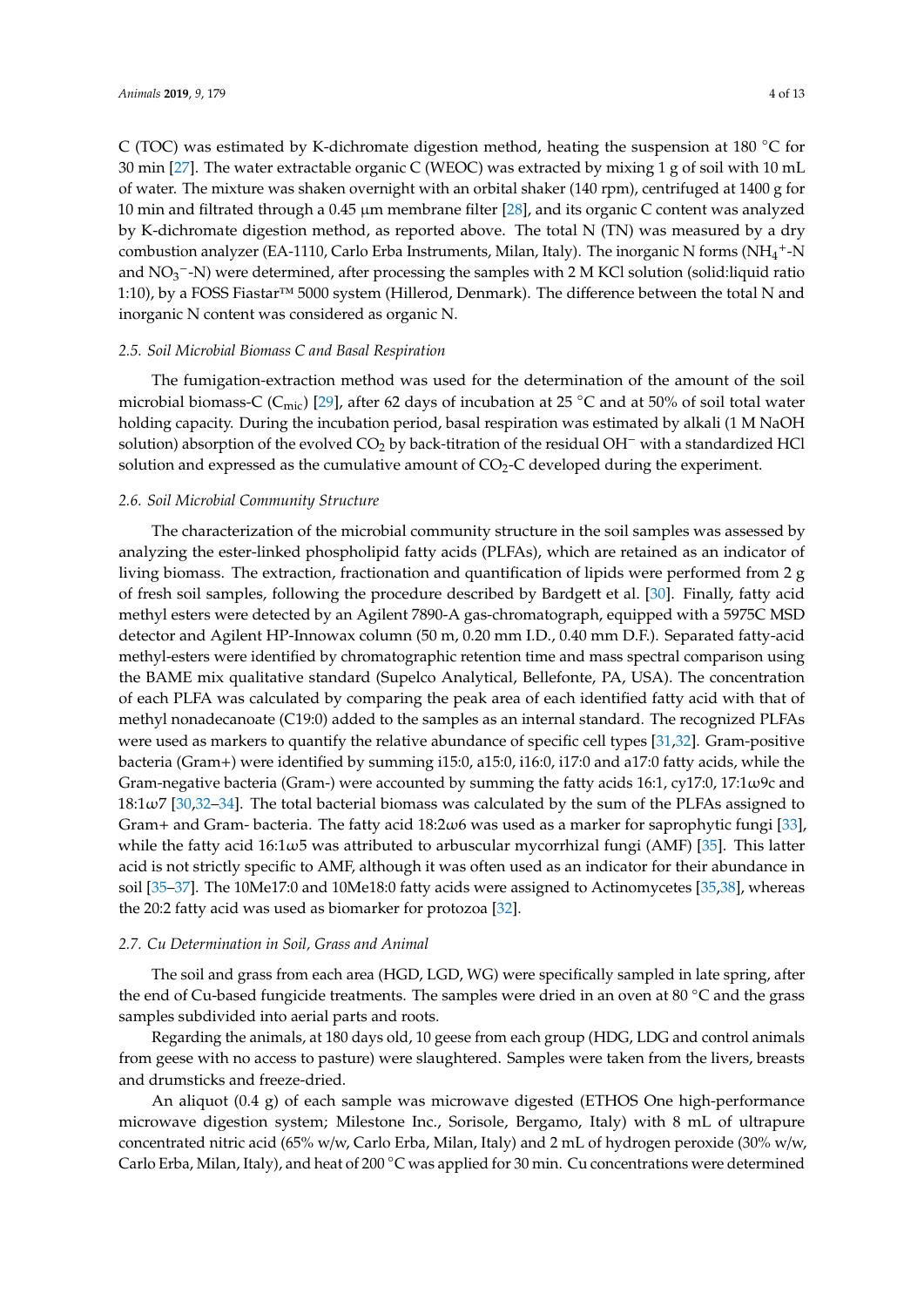by flame atomic absorption spectrophotometry using a Shimadzu AA-6800 apparatus (Shimadzu Corp., Tokyo, Japan).

#### *2.8. Statistical Analysis*

Two-way ANOVA was used to compare chemical and biological soil properties as a function of geese management, and soil horizons. The geese traits (feed, grass, Cu content of liver, breast and drumstick) were analyzed with one-way ANOVA comprising the fixed effect of geese density (HGD and LGD). Homogeneity of variances was verified by graphical analysis of residuals. When the normality and homoscedasticity was not satisfied, the logarithmic transformation was selected by the maximum likelihood procedure devised by Box and Cox [\[39\]](#page-11-1), as implemented in the box cox function of the package Modern Applied Statistics with S (MASS) [\[40\]](#page-11-2) in the R statistical environment [\[41\]](#page-11-3). All significant effects were assessed by Tukey post-hoc test at  $p = 0.05$ .

#### **3. Results and Discussion**

#### *3.1. Soil Properties*

The pH values of the three sites were generally sub-alkaline, ranging from 7.64 to 7.97 (Table [1\)](#page-4-0), because of the soils developed from fine textured and carbonate rich layers that exert a buffering capacity against the protons and organic ligands released by roots [\[42\]](#page-11-4). However, the pH values of the upper horizons of HGD and LGD were higher than WG presumably as a result of goose dropping release on soil (mean pH of geese dropping  $= 7.88 \pm 0.01$ ).

<span id="page-4-0"></span>**Table 1.** Values of pH, and contents of total organic C, and water extractable organic C of the vineyard soils with a high and low geese density, and of the soil of the control vineyard. Numbers in parentheses are the standard errors  $(n = 2)$ .

| SITE <sup>1</sup> | pH                         | TOC <sup>2</sup>          | WEOC $3$                  |
|-------------------|----------------------------|---------------------------|---------------------------|
| <b>Horizons</b>   |                            | $g kg^{-1}$               |                           |
| HGD               |                            |                           |                           |
| Ap1               | 7.85 $(0.00)$ <sup>c</sup> | $14(2)$ <sup>a</sup>      | $0.4(0.1)$ <sup>a</sup>   |
| Ap <sub>2</sub>   | $7.97(0.01)$ <sup>a</sup>  | 9.9 $(0.4)$ ab            | $0.53(0.02)$ <sup>a</sup> |
| LGD               |                            |                           |                           |
| Ap1               | 7.88 $(0.00)$ bc           | 9.9 $(0.3)$ ab            | $0.45(0.03)$ <sup>a</sup> |
| Ap <sub>2</sub>   | 7.92 $(0.02)$ ab           | 6.6 $(0.7)$ <sup>b</sup>  | $0.36(0.01)$ <sup>b</sup> |
| WG                |                            |                           |                           |
| Ap1               | 7.64 $(0.01)$ <sup>d</sup> | 12.9 $(0.1)$ <sup>a</sup> | $0.38(0.08)^{a}$          |
| Ap2               | 7.83 $(0.01)$ <sup>c</sup> | 9.2 $(0.9)$ ab            | $0.37(0.08)$ <sup>a</sup> |

<sup>1</sup> HGD: High Goose Density (240 geese ha<sup>-1</sup>), LGD: Low Goose Density (120 geese ha<sup>-1</sup>), WG: control soil without geese; <sup>2</sup> TOC: total organic carbon; <sup>3</sup> WEOC: water extractable organic carbon. Ap1, Ap2 different soil horizons. Within each column, different letters indicate significant differences between means ( $p \leq 0.05$ ).

Conversely to our hypothesis, and although many authors reported that repeated applications of organic waste such as animal manure, municipal waste and sewage sludge increase the soil organic matter content [\[43](#page-11-5)[,44\]](#page-11-6), the presence of geese did not enrich TOC and WEOC content in the HGD and LGD with respect to the WG (Table [1\)](#page-4-0). This lack of TOC and WEOC increase was attributed to the fact that the potential organic carbon input to the soil due to the geese droppings (Table [2\)](#page-5-0) was counterbalanced by

- (i) the reduction of the input deriving from the grass cover due to the geese grazing (about 259 and 129 kg C/ha 100 d, respectively in HGD and LGD);
- (ii) a possible degradation of the geese droppings, which remains on the soil surface with a consequent loss of C in form of  $CO<sub>2</sub>$  emission toward the atmosphere.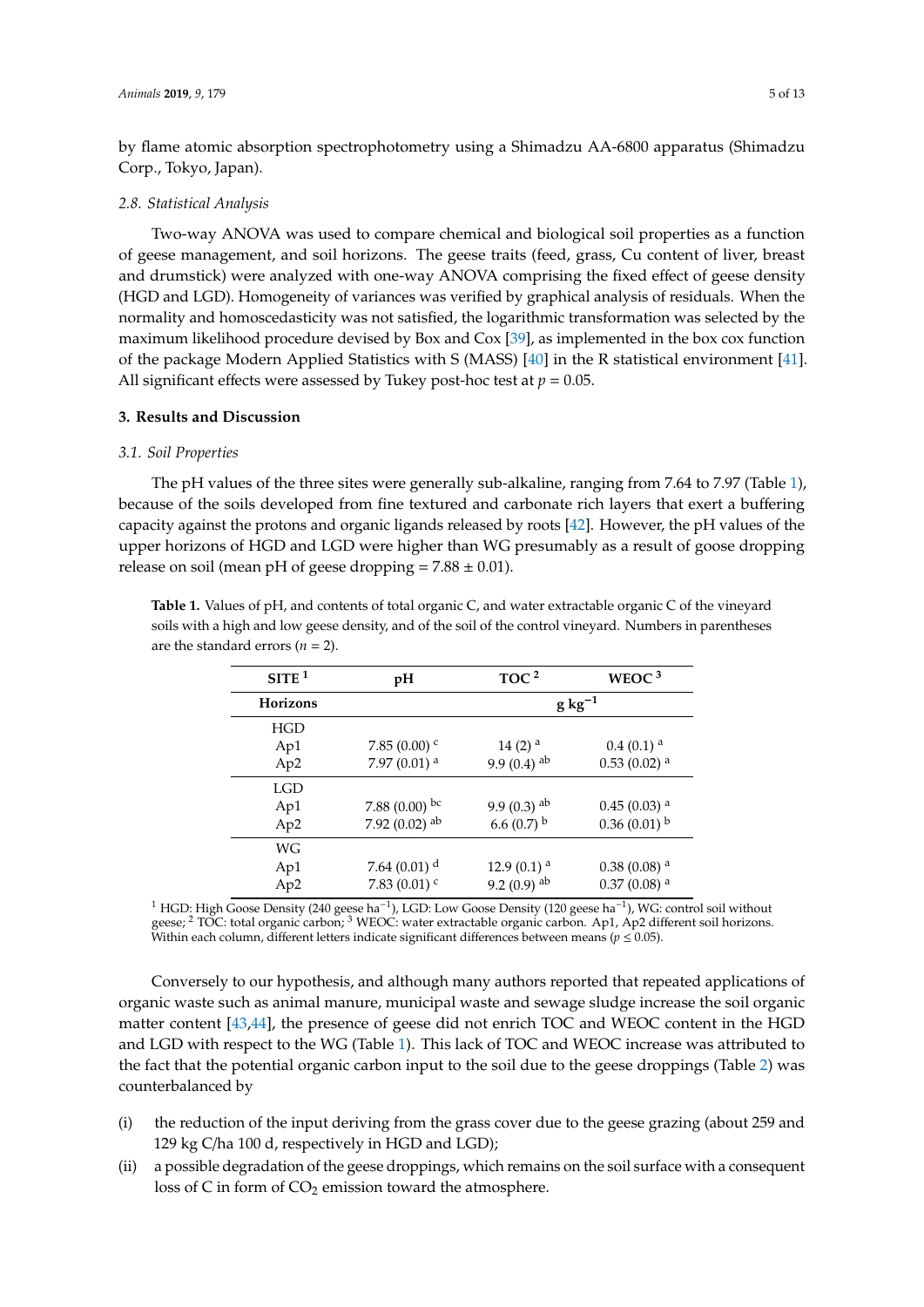|        | Compounds <sup>1</sup> |            | N     | р     | C    |
|--------|------------------------|------------|-------|-------|------|
|        | STTE <sup>2</sup>      | kg d.m./ha |       |       |      |
| Input  | HGD                    | 18.7       | 43.05 | 18.72 | 1310 |
|        | LGD                    | 9.3        | 21.52 | 9.36  | 655  |
| Intake | HGD                    | -          | 45.28 | 9.81  | 259  |
|        | GD                     | -          | 22.64 | 4.90  | 129  |

<span id="page-5-0"></span>**Table 2.** Calculated amount (kg d.m./ha) of N, P, and C added to soil with the geese droppings (Input) and take out by the herbage grazing (Intake) during the rearing period (120 days).

<sup>1</sup> K: potassium, N: nitrogen, P: phosphorus, C: carbon; <sup>2</sup> HGD: High Goose Density (240 geese ha<sup>-1</sup>); LGD: Low Goose Density (120 geese ha<sup>-1</sup>).

Contrary to expectation, TOC content does not increase in LGD and HGD soil with respect to WG. This fact could partially due to a priming effect occurring as a consequence of the addition of easily degradable organic substances to soil [\[45,](#page-11-7)[46\]](#page-11-8).

Indeed, the geese droppings had a high WEOC content (mean WEOC content of goose feces =18.4 ± 0.8 g kg<sup>-1</sup>d.w.) that represent an energy source for the soil microbiota, triggering the shift from a dormant to an active state of growth of the soil microbial community [\[47,](#page-11-9)[48\]](#page-11-10) and the mineralization of stabilized organic matter [\[49\]](#page-11-11). However, our study design could not assess soil chemical and microbiological modifications underlying the above-mentioned priming effect that generally take place during the first few weeks after the application of organic substrata [\[45\]](#page-11-7).

Total N content, which was mostly comprised by organic N, was similar along HGD, LGD and WG profiles (Table [3\)](#page-5-1). This fact was attributed to a balanced amount of N added to the soil with the droppings and removed from the soil with the geese grazing (Table [2\)](#page-5-0). In all the samples,  $NO_3^-$ -N represented the smallest portion of the total soil N (Table [3\)](#page-5-1). The significantly greater amount of  $NO<sub>3</sub>$  TN content in the Ap1 horizon of HGD than that of LGD and WG (Table [3\)](#page-5-1), suggested that the high animal density was able to increase the main form of nitrogen available to plants in the upper soil horizon.

| SITE <sup>1</sup> | Compounds <sup>2</sup>        |                           |                           |                           |  |
|-------------------|-------------------------------|---------------------------|---------------------------|---------------------------|--|
|                   | $NH_4^+$ -N<br><b>Total N</b> |                           | $NO3$ -N                  | Organic N                 |  |
| Horizons          | $g kg^{-1}$                   | $mg \, kg^{-1}$           | $mg \, kg^{-1}$           | $g kg^{-1}$               |  |
| HGD               |                               |                           |                           |                           |  |
| Ap1               | $0.9(0.1)$ <sup>a</sup>       | $27(1)$ <sup>b</sup>      | $6.5(0.1)$ <sup>a</sup>   | $0.9(0.1)$ <sup>a</sup>   |  |
| Ap <sub>2</sub>   | $0.8(0.1)$ <sup>a</sup>       | 23.8 $(0.5)^{b}$          | $0.74(0.06)$ <sup>c</sup> | $0.8(0.1)$ <sup>a</sup>   |  |
| <b>LGD</b>        |                               |                           |                           |                           |  |
| Ap1               | $1.08(0.03)$ <sup>a</sup>     | 23.6 $(0.7)$ <sup>b</sup> | $0.81(0.02)$ <sup>c</sup> | $1.06(0.03)$ <sup>a</sup> |  |
| Ap2               | $0.98(0.01)$ <sup>a</sup>     | $23(2)$ <sup>b</sup>      | $1.75(0.09)^{b}$          | $0.96(0.02)$ <sup>a</sup> |  |
| WG                |                               |                           |                           |                           |  |
| Ap1               | $1.15(0.06)$ <sup>a</sup>     | $27(1)$ <sup>b</sup>      | $2.6(0.3)$ <sup>b</sup>   | $1.12(0.06)$ <sup>a</sup> |  |
| Ap <sub>2</sub>   | $1.16(0.05)$ <sup>a</sup>     | 41 $(2)$ <sup>a</sup>     | $7(2)$ <sup>a</sup>       | $1.11(0.05)$ <sup>a</sup> |  |

<span id="page-5-1"></span>**Table 3.** Contents of total N, ammonium and nitrate of the vineyard soils with a high and low geese density, and of the soil of the control vineyard. Numbers in parentheses are the standard errors (*n* = 2).

<sup>1</sup> HGD: High Goose Density (240 geese ha<sup>-1</sup>); LGD: Low Goose Density (120 geese ha<sup>-1</sup>); WG: control soil without geese; <sup>2</sup> total N: total nitrogen, NH<sub>4+</sub>-N: ammonium, NO<sub>3</sub>—N: nitrate, organic N: organic nitrogen. Ap1, Ap2 different soil horizons. Within each column, different letters indicate significant differences between mean (*p* ≤ 0.05).

It is well known that both urine and feces of herbivores provide highly decomposable resources that are rich in labile nutrients able to stimulate both plant N acquisition and growth in a wide range of natural and semi-natural ecosystems [\[50,](#page-11-12)[51\]](#page-11-13) and soil microbial biomass [\[52](#page-11-14)[–54\]](#page-11-15). Our results were in accordance with the latter authors, indeed we found that the microbial biomass C content (Table [4\)](#page-6-0) was higher in the HGD and LGD with respect to WG. Conversely, the  $\Sigma CO<sub>2</sub>$ -C was significantly lower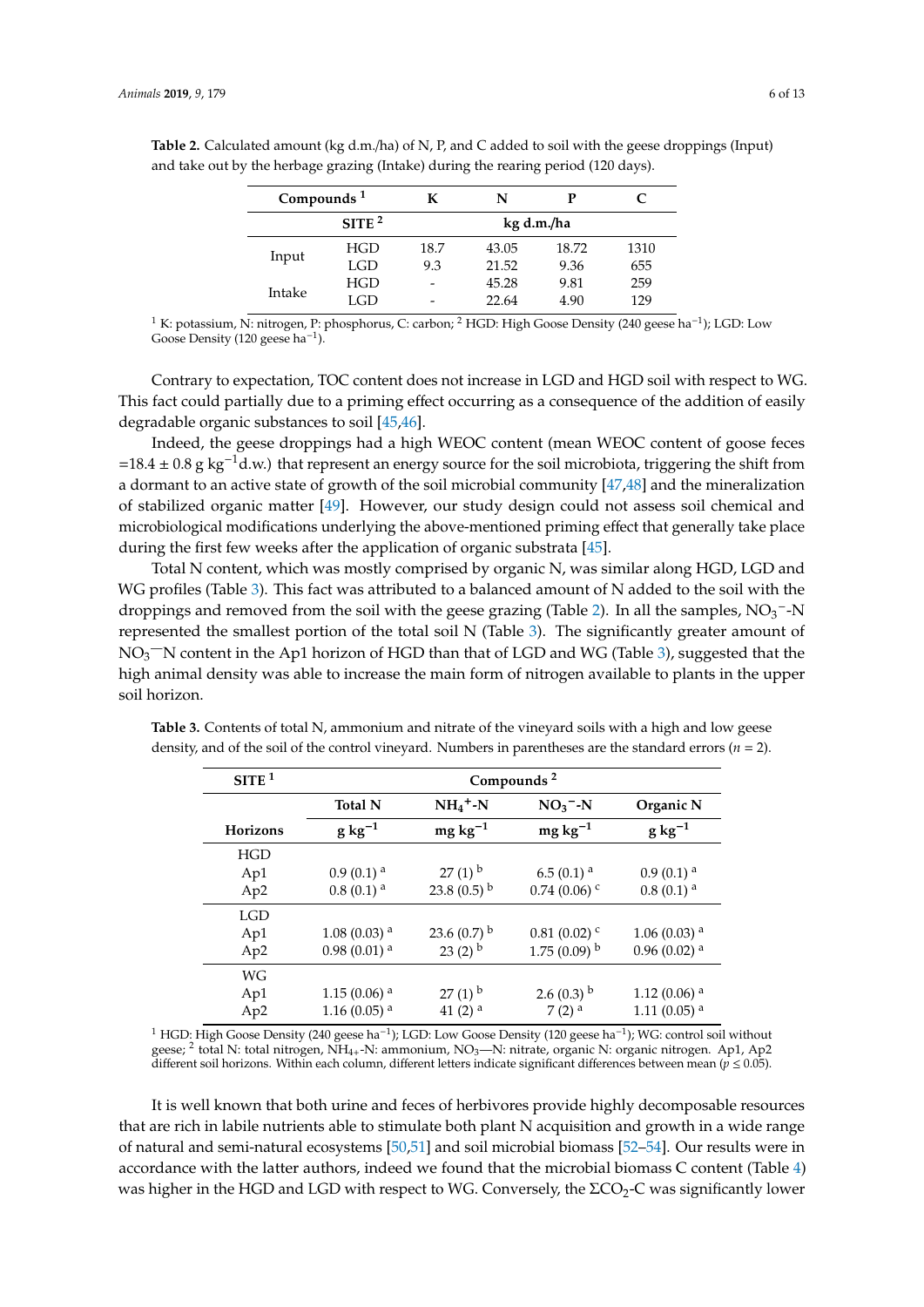in the Ap horizons of HGD and LGD than in that of WG. These results are not in accordance with Carvalho et al. [\[55\]](#page-11-16), which reported that microbial biomass and basal respiration were stimulated with increasing grazing intensity due to a higher pasture root mass at the end of the pasture phase in a crop-livestock experiment in southern Brazil.

<span id="page-6-0"></span>Table 4. Content of microbial biomass C, amount of CO<sub>2</sub> evolved during basal respiration experiments, and Cmic/TOC ratio of soils with high and low geese density, and of the soil of the control vineyard. Numbers in parentheses are the standard errors (*n* = 2).

|                 |                           | $\Sigma CO2$ -C         |                             |  |
|-----------------|---------------------------|-------------------------|-----------------------------|--|
|                 | SITE <sup>2</sup><br>Cmic |                         | Cmic/TOC Ratio              |  |
| <b>Horizons</b> | $mg \, kg^{-1}$           | $mg \, kg^{-1}$         |                             |  |
| HGD             |                           |                         |                             |  |
| Ap1             | $1705(213)$ <sup>ab</sup> | 420 $(11)$ <sup>c</sup> | $0.12$ (0.00) <sup>ab</sup> |  |
| Ap2             | 1255 (58) <sup>ab</sup>   | 584 $(15)^{b}$          | $0.13(0.00)$ <sup>ab</sup>  |  |
| <b>LGD</b>      |                           |                         |                             |  |
| Ap1             | 2229 (453) <sup>a</sup>   | 644 $(16)^{b}$          | $0.22(0.05)$ <sup>a</sup>   |  |
| Ap <sub>2</sub> | 1827 (170) <sup>a</sup>   | 315 $(2)$ <sup>d</sup>  | $0.27(0.06)$ <sup>a</sup>   |  |
| WG              |                           |                         |                             |  |
| Ap1             | 1041 (113) bc             | $875(32)$ <sup>a</sup>  | $0.08(0.01)$ <sup>b</sup>   |  |
| Ap <sub>2</sub> | 796 (19) <sup>c</sup>     | 326 $(2)$ <sup>d</sup>  | $0.09(0.01)$ <sup>b</sup>   |  |
|                 |                           |                         |                             |  |

Cmic: microbial biomass of carbon, ΣCO<sub>2</sub>-C: amount of CO<sub>2</sub> evolved during basal respiration experiments, and Cmic/TOC ratio: microbial biomass of carbon/total organic carbon; <sup>2</sup> HGD: High Goose Density (240 geese ha−<sup>1</sup> ); LGD: Low Goose Density (120 geese ha−<sup>1</sup> ); WG: control soil without geese. Ap1, Ap2 different soil horizons. Within each column, different letters indicate significant differences between mean ( $p \leq 0.05$ ).

In our experiment the large extent of microbial biomass C, together with the low  $CO<sub>2</sub>-C$  evolved during the basal respiration experiment, suggested a better adaptation of the microbial community hosted in the HGD and LGD than that of WG. Further, the greater  $C_{\text{mic}}/TOC$  ratio in the LGD than that in WG indicated a higher substrate-use efficiency of the microbial community [\[56\]](#page-11-17) in the vineyard soil with the low animal density.

In all the vineyard soils, bacteria were the most represented microbial group identified by PLFAs ranging from 76% (HGD Ap1) to 36% (WG Ap1) of the entire microbial community (Figure [1\)](#page-7-0).

Within the microbial community, bacteria were the most abundant group, followed by *Actinomycetes*, AMF, saprophytic fungi and protozoa. Our results indicated that two years of geese grazing affected the structure of the bacterial community, mainly in the upper horizon. In particular, the Gram+ bacteria, inhabiting the Ap1 horizon, were more abundant in both HGD and LGD than in WG, whereas the Gram- bacteria were less copious in the Ap1 of LGD than in the HGD and WG. Consequently, LGD showed the highest Gram+/Gram- ratios (Table [4\)](#page-6-0). This shift toward Gram+ dominated bacterial community that occurred in the upper horizon of both HGD and LGD could be due to the exogenous organic matter added to soil by the geese droppings, which host a specific microbial community. Lu et al. [\[57\]](#page-11-18), performing analyses of several goose fecal clones from Ontario and Ohio, found that goose fecal communities are dominated by *Clostridia* (represented by 33.7% of clones) and *Bacilli* (38.1% of clones), and by the phylum *Bacteroidetes* (10.1% of clones). The main species of *Clostridia* are often, but not always, Gram+ [\[58\]](#page-11-19), and *Bacilli* are almost exclusively Gram+; conversely, the *Bacteroidetes* phylum is composed of three large classes of Gram- [\[59\]](#page-11-20). The research conduct by Lu et al. [\[57\]](#page-11-18) showed that about 70% of the goose fecal microbial community consisted of Gram+ bacteria.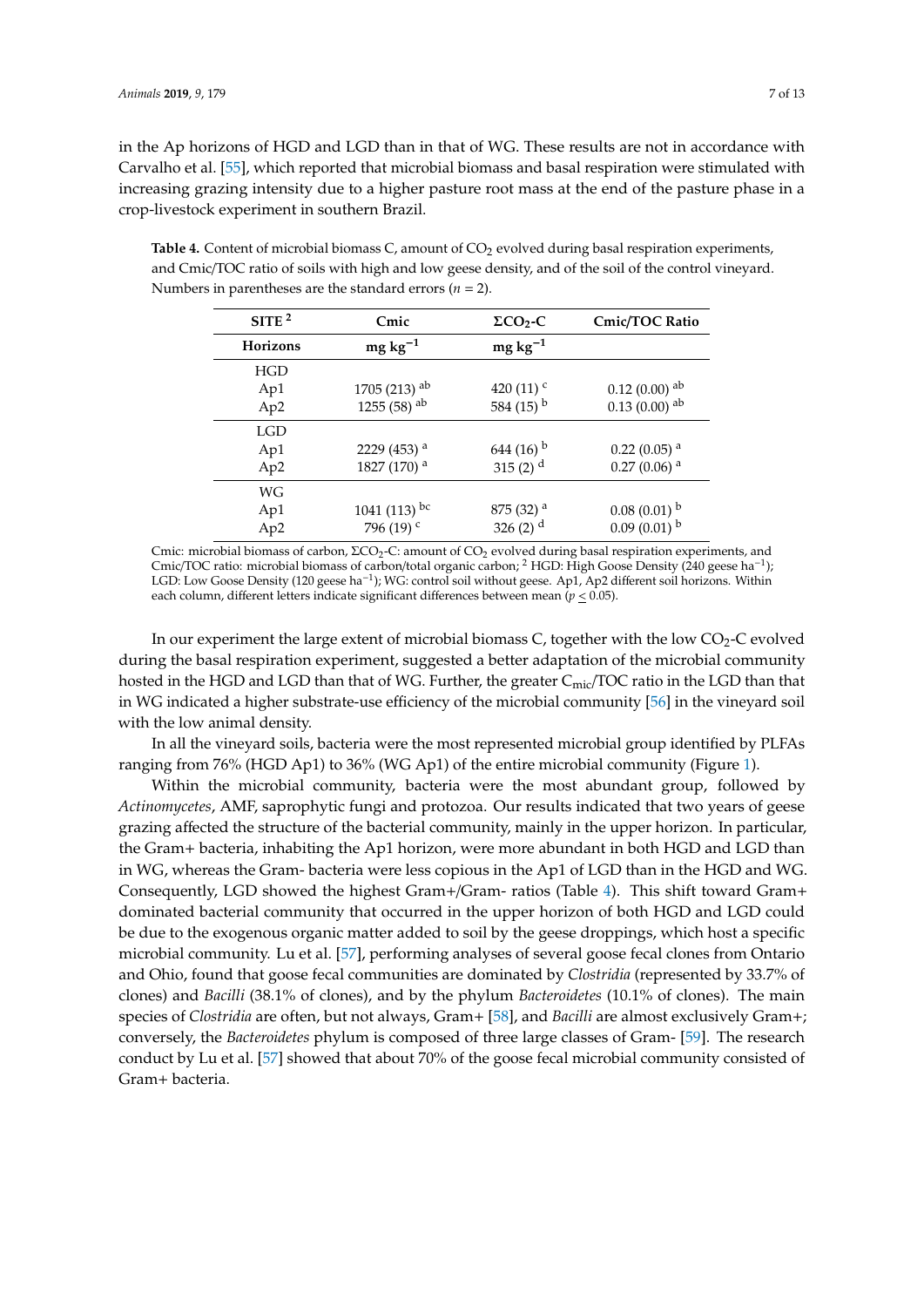<span id="page-7-0"></span>

**Figure 1.** Main microbial community estimated by Ester‐linked phospholipid fatty acids (PLFA) in **Figure 1.** Main microbial community estimated by Ester-linked phospholipid fatty acids (PLFA) in soils with a high (HGD) and low (LGD) geese density, and control vineyard (WG). Different soil horizons are compared (Ap1, Ap2) of the vineyard. For each histogram, different letters significantly differ for  $p < 0.05$ .

## 3.2. Copper Cycle in the System Soil-Grass-Geese

In this agroforestry system the Cu cycle was triggered by the vineyard managements. Indeed, the vines are treated several times per year with copper oxychloride as fungicide. The Cu added with treatments is partly absorbed by the vine leaves, while another fraction drips and/or is leached by rainwater from the vine canopies to grass and soil. Sometimes Cu accumulation in vineyard soils reaches phytotoxic thresholds [\[60\]](#page-11-21). In our case, the greater amount of Cu both in the vineyard grazing with geese than control vineyard, was in the upper soil horizons due to the limited mobility of this metal in soils, as generally reported by different authors [\[61,](#page-11-22)[62\]](#page-12-0) (Table [5\)](#page-7-1). Indeed, Cu in soils is strongly fixed mainly by organic matter [\[63,](#page-12-1)64].

<span id="page-7-1"></span>**Table 5.** Copper concentration in the feed, soil (horizons Ap1 and Ap2), and different plant portions (mg/kg) of the vineyard soils with a high and low geese density, and of the soil of the control vineyard. Numbers in parentheses are the standard errors ( $n = 2$ ).

| Site $1$ | <b>LGD</b> | <b>HWG</b> | WG      |
|----------|------------|------------|---------|
| Feed     | 8.0(1)     | 8.0(1)     | 8.0(1)  |
| Soil Ap1 | 45(2)      | 39(3)      | 58 (3)  |
| Soil Ap2 | 40(3)      | 36(3)      | 52(5)   |
| Roots    | 25(1)      | 27(1)      | 22(2)   |
| Grass    | 11(0.9)    | 11(0.8)    | 11(0.5) |

the vines are treated several times per year with copy  $\frac{1}{\sqrt{2}}$  and  $\frac{1}{\sqrt{2}}$  and  $\frac{1}{\sqrt{2}}$  and  $\frac{1}{\sqrt{2}}$  and  $\frac{1}{\sqrt{2}}$  and  $\frac{1}{\sqrt{2}}$  and  $\frac{1}{\sqrt{2}}$  and  $\frac{1}{\sqrt{2}}$  and  $\frac{1}{\sqrt{2}}$  and  $\frac{1}{\sqrt{2}}$  <sup>1</sup> HGD: High Goose Density (240 geese ha<sup>-1</sup>); LGD: Low Goose Density (120 geese ha<sup>-1</sup>); WG: control soil without geese. without geese.

With regard to the grass, greater Cu accumulation occurred in the roots than in the leaves suggesting a limited translocation of this metal inside the plant tissue with no difference between control (WG) and geese vineyard (LDG and HGD). However, due to the Cu-based antifungal treatments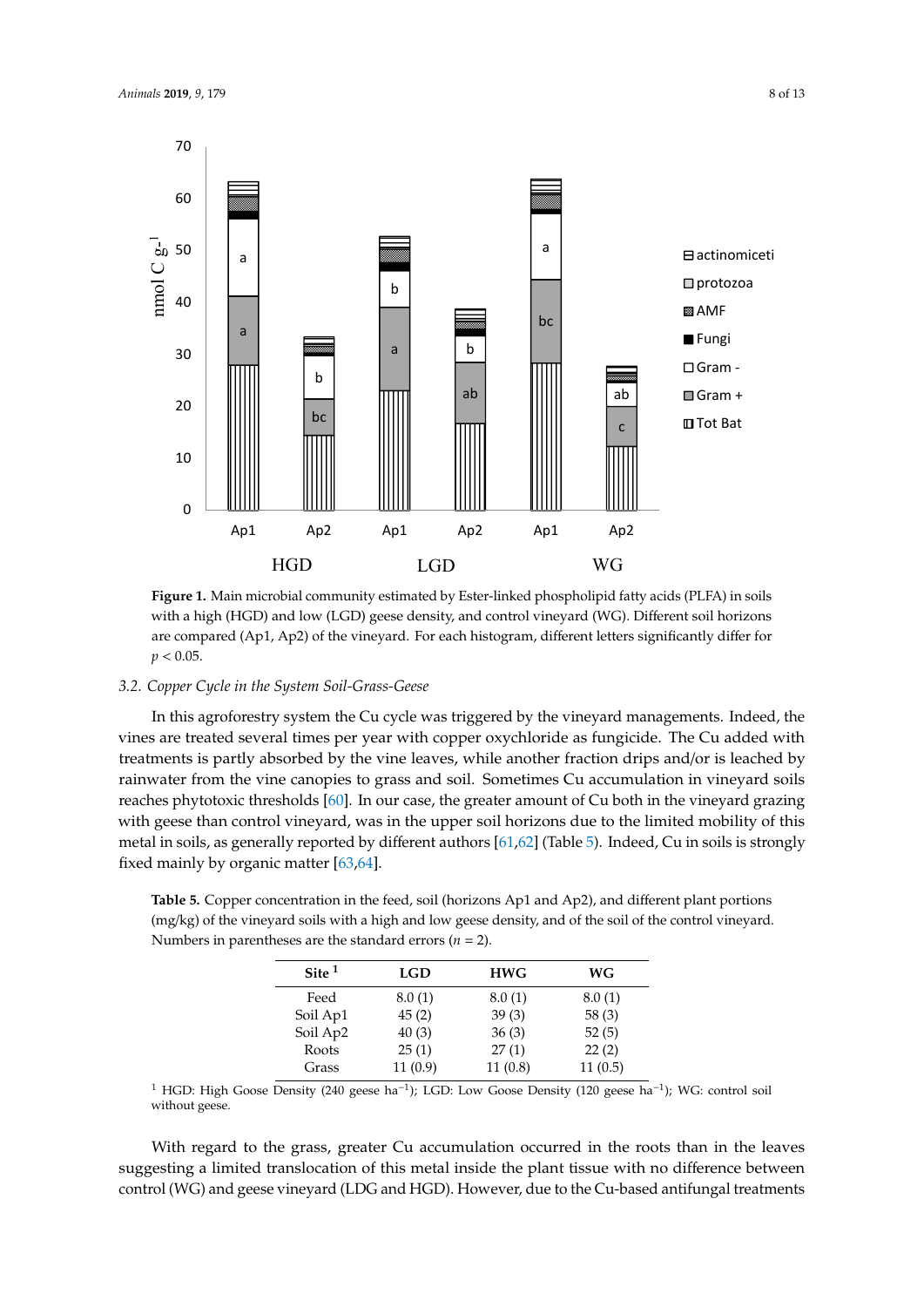the grass had a higher concentration of Cu (about 11.1 mg  $kg^{-1}$ , Table [5\)](#page-7-1) with respect to the feed  $(8.0 \text{ mg kg}^{-1}).$ 

Our data suggested that the presence of the geese reduced the Cu content of the soil (Table [5\)](#page-7-1) through grazing, as the Cu ingested with the grass by the animals is removed from the system and only part returned to soil in the less available form (organic Cu in feces).

There is a significant difference between the estimated intake of Cu in the two groups (Table [6\)](#page-8-0). In particular, in both the vineyard with grazing geese (HGD and LGD) there was about 3.3-fold higher intake of Cu than control. Consequently, this higher Cu intake of the vineyard groups significantly increased the concentration of Cu in their liver (152 and 144 vs. 95 mg kg−<sup>1</sup> ). The increase of Cu level in liver, although relevant, is not dangerous for animals because in other trials several authors found an even higher Cu amount without any sign of toxic effect. Magali et al. [\[65\]](#page-12-3) found a high variability of Cu concentration in the liver (between 168 and 540.4 mg/kg of DW) in different duck genotypes not overfeed.

<span id="page-8-0"></span>**Table 6.** Estimated copper intake and copper content in tissues and feces of geese of reared at high and low geese density, and control group. Numbers in parentheses are the standard errors ( $n = 2$ ).

| <b>Traits</b>       | <b>Unit of Measure</b> | LGD                   | <b>HGD</b>             | Control              |
|---------------------|------------------------|-----------------------|------------------------|----------------------|
| Estimated Cu intake | mg/d                   | 4(1)                  | 3(1)                   | 1(0.9)               |
| Liver               | $mg\,kg^{-1}$          | $152(5)$ <sup>b</sup> | 144 $(5)$ <sup>b</sup> | $95(3)$ <sup>a</sup> |
| Breast meat         | $mg \ kg^{-1}$         | 3(1)                  | 3(1)                   | 3(1)                 |
| Drumstick meat      | $mg\,kg^{-1}$          | 1 (1)                 | 1(0.8)                 | 0.9(0.5)             |
| Feces               | $mg \, kg^{-1}$        | 59 $(4)$ <sup>b</sup> | 55 $(3)$ <sup>b</sup>  | $23(3)$ <sup>a</sup> |

HGD: High Goose Density (240 geese ha<sup>-1</sup>); LGD: Low Goose Density (120 geese ha<sup>-1</sup>); Control: geese reared out of the vineyard.

Chiou et al. [\[66\]](#page-12-4) investigated about the supplementation of 200, 400, 600 and 800 mg kg<sup>-1</sup> of Cu in diet of laying hens. The liver enzymes activity (AST, LDH, and CK) significantly increased only with 600 mg of dietary Cu.

Compared to these studies, the Cu intake of vineyard geese was very low, and both the vineyard geese excreted more than 90% of Cu intake with faeces; Skřivan, et al. [\[67\]](#page-12-5) demonstrated that the supplementation of poultry diets with increased concentrations of Cu linearly enlarges the concentration of Cu in excreta from 25.3 to 396.8 mg kg<sup>-1</sup>d.m.

However, in the breast and drumstick meat samples there was no significant difference between the Cu content of the control group and the vineyard group.

Our results are in line with Bortey-Sam et al. [\[68\]](#page-12-6) who have observed that Cu accumulation was more pronounced in chicken liver and kidney than in muscles.

Falandysz [\[69\]](#page-12-7) compared the liver Cu content of different species and found that geese show a higher value of Cu compared to turkey, chicken, hen, rabbit and sheep.

#### **4. Conclusions**

The results of this study indicated that the geese seem to be able to perform good weeding and fertilizing of the vineyard without damage to the soil. Moreover, both goose densities (HGD and LGD) did not affect the main chemical properties of the vineyard soils, although the lower animal load seemed to increase the amount and the efficiency of the microbial biomass in the superficial horizons, which could be considered as an improvement of the soil quality.

The presence of geese in the vineyard contributed to the reduction of the Cu content in the soils through the grass grazing, leading to an accumulation of this element in the liver. However, this level is much lower than the quantity retained safe (0.15 mg/kg bw/d Commission of the European Communities), and no significant difference was detected for the Cu content in breast and drumstick meat between geese reared under the vineyard and control group.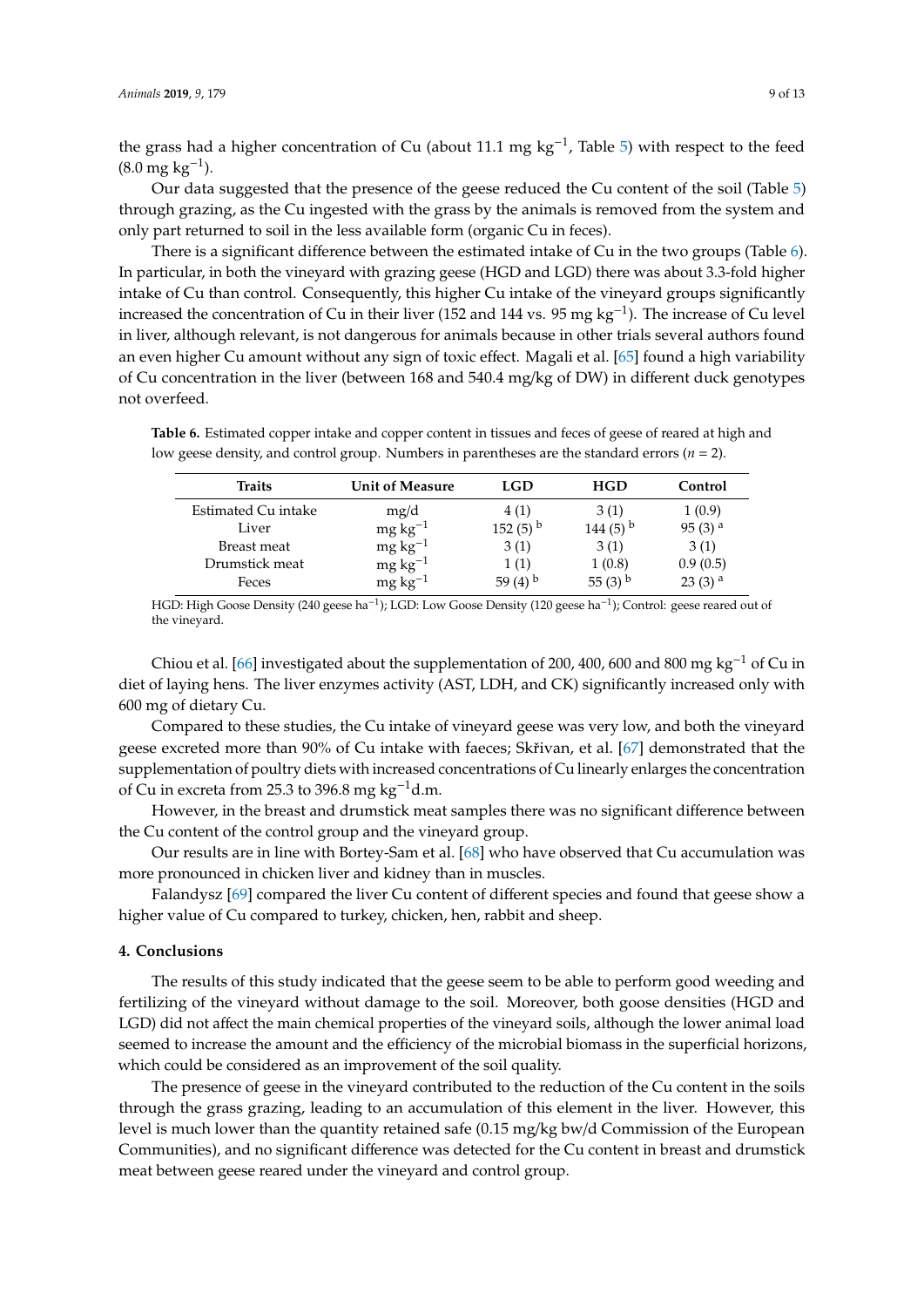Once further developed, geese farming in vineyards could be an example of economic-ecological reconciliation, combining increased productivity per hectare of land with environmental sustainability.

Moreover, the consumer attention toward more sustainable products with lower environmental impact opens the way to develop alternative production systems such as geese in the vineyard.

**Supplementary Materials:** The following are available online at http://[www.mdpi.com](http://www.mdpi.com/2076-2615/9/4/179/s1)/2076-2615/9/4/179/s1, Table S1: Morphological description by Schoeneberger et al. (2012) of the profiles of the vineyard soils with a High (HGD) and Low (LGD) Geese Density, and of the soil of the control vineyard Without Geese (WG), Cannara (PG, central Italy).

**Author Contributions:** L.M.—Methodology, Investigation Formal Analysis, Writing—Original Draft Preparation, A.C.M.—Methodology, Investigation, Writing—Original Draft Preparation Conceptualization, S.M.—Methodology, Validation, M.D.F.—Methodology, C.C.—Project Administration, Funding Acquisition, Writing—Review & Editing, Supervision, A.D.B.—Funding-Acquisition, Writing—Review & Editing, Supervision, M.L.M.—Investigation, Funding Acquisition, A.A.—Project Administration, Funding Acquisition, Writing—Review & Editing, Supervision.

**Funding:** The research was partly funded by PSR Umbria sottomisura 16.2.2 "Eco-oca progetto di Agroforestry".

**Acknowledgments:** The authors are grateful to the "Azienda Di Filippo" (Cannara, Pg, Italy) for hosting and encouraging this study.

**Conflicts of Interest:** The authors declare no conflict of interest.

#### **References**

- <span id="page-9-0"></span>1. Fraser, D. Animal welfare assurance programs in food production: A framework for assessing the options. *Anim. Welf.* **2006**, *15*, 93.
- 2. Dal Bosco, A.; Mugnai, C.; Mattioli, S.; Rosati, A.; Ruggeri, S.; Ranucci, D.; Castellini, C. Transfer of bioactive compounds from pasture to meat in organic free-range chickens. *Poult. Sci.* **2016**, *95*, 2464–2471. [\[CrossRef\]](http://dx.doi.org/10.3382/ps/pev383) [\[PubMed\]](http://www.ncbi.nlm.nih.gov/pubmed/26769274)
- <span id="page-9-1"></span>3. Cartoni Mancinelli, A.; Mattioli, S.; Dal Bosco, A.; Piottoli, L.; Ranucci, D.; Branciari, R.; Cotozzolo, E.; Castellini, C. Rearing Romagnola geese in vineyard: Pasture and antioxidant intake, performance, carcass and meat quality. *Ital. J. Anim.Sci.* **2019**, 1–9. [\[CrossRef\]](http://dx.doi.org/10.1080/1828051X.2018.1530960)
- <span id="page-9-2"></span>4. Phelps, L.N.; Kaplan, J.O. Land use for animal production in global change studies: Defining and characterizing a framework. *Glob. Chang. Biol.* **2017**, *23*, 4457–4471. [\[CrossRef\]](http://dx.doi.org/10.1111/gcb.13732) [\[PubMed\]](http://www.ncbi.nlm.nih.gov/pubmed/28434200)
- <span id="page-9-3"></span>5. Patrizi, N.; Niccolucci, V.; Castellini, C.; Pulselli, F.M.; Bastianoni, S. Sustainability evaluation of agro-livestock integration: Implications and results of Emergy evaluation. *Sci. Total Environ.* **2018**, *622–623*, 1543–1552. [\[CrossRef\]](http://dx.doi.org/10.1016/j.scitotenv.2017.10.029) [\[PubMed\]](http://www.ncbi.nlm.nih.gov/pubmed/29126636)
- <span id="page-9-4"></span>6. Clark, A.E. Benefits of re-integrating livestock and forages in crop production systems. *J. Crop Improv.* **2004**, *12*, 405–436. [\[CrossRef\]](http://dx.doi.org/10.1300/J411v12n01_06)
- 7. Hanson, J.D.; Franzluebbers, A. Principles of integrated agricultural systems. *Renew. Agric. Food Syst.* **2008**, *23*, 263–264. [\[CrossRef\]](http://dx.doi.org/10.1017/S174217050800241X)
- 8. Hendrickson, J.R.; Hanson, J.D.; Tanaka, D.L.; Sassenrath, G. Principles of integrated agricultural systems: Introduction to processes and definition. *Renewable Agric. Food Syst.* **2008**, *23*, 265–271. [\[CrossRef\]](http://dx.doi.org/10.1017/S1742170507001718)
- 9. Hendrickson, J.R.; Liebig, M.A.; Sassenrath, G. Environment and integrated agricultural systems. *Agric. Food Syst.* **2008**, *23*, 304–313. [\[CrossRef\]](http://dx.doi.org/10.1017/S1742170508002329)
- <span id="page-9-7"></span>10. Russelle, M.P.; Entz, M.H.; Franzluebbers, A.J. Reconsidering integrated crop-livestock systems in North America. *Agron. J.* **2007**, *99*, 325–334. [\[CrossRef\]](http://dx.doi.org/10.2134/agronj2006.0139)
- <span id="page-9-5"></span>11. Tanaka, D.L.; Anderson, R.L.; Rao, S.C. Crop sequencing to improve use of precipitation and synergize crop growth. *Agron. J.* **2005**, *97*, 385–390. [\[CrossRef\]](http://dx.doi.org/10.2134/agronj2005.0385)
- <span id="page-9-6"></span>12. Watson, C.A.; Öborn, I.; Eriksen, J.; Edwards, A.C. Perspectives on nutrient management in mixed farming systems. *Soil Use Manag.* **2005**, *21*, 132–140. [\[CrossRef\]](http://dx.doi.org/10.1111/j.1475-2743.2005.tb00417.x)
- <span id="page-9-8"></span>13. Acosta-Martínez, V.; Zobeck, T.M.; Allen, V. Soil Microbial, Chemical and Physical Properties in Continuous Cotton and Integrated Crop–Livestock Systems. *Soil Sci. Soc. Am. J.* **2004**, *68*, 1875–1884. [\[CrossRef\]](http://dx.doi.org/10.2136/sssaj2004.1875)
- 14. Maughan, M.W.; Flores, J.P.C.; Anghinoni, I.; Bollero, G.; Fernandez, F.G.; Tracy, B.G. Soil quality and corn yield under crop-livestock integration in Illinois. *Agron. J.* **2009**, *101*, 1503–1510. [\[CrossRef\]](http://dx.doi.org/10.2134/agronj2009.0068)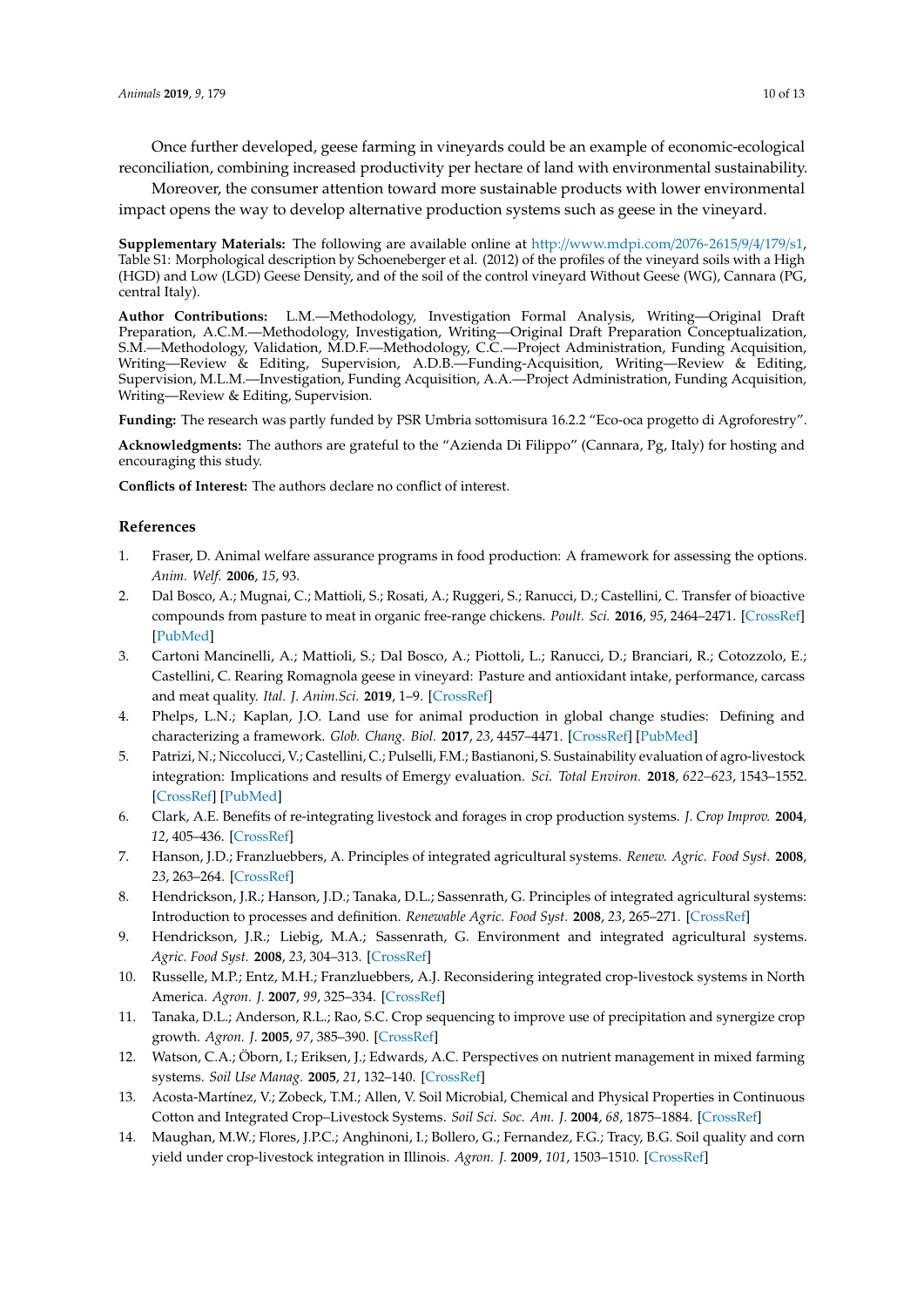- <span id="page-10-0"></span>15. Lowy, P. Integrating poultry and sheep on vegetable cropping land for increased economic return and enhanced fertility. In *Sustainable Agriculture Research and Education Project Database*; Farmer/Rancher Project: Chesterfield, MO, USA, 2009.
- <span id="page-10-1"></span>16. FAO. FAOSTAT. Commodities by Country. 2011. Available online: http://faostat/[fao.org](http://faostat/fao.org/)/ (accessed on 2 March 2019).
- <span id="page-10-2"></span>17. OIV (International Organization of Vine and Wine). Statistical Report on World Viticulture 2012. Available online: http://[www.oiv.int](http://www.oiv.int) (accessed on 2 March 2019).
- <span id="page-10-3"></span>18. Hilimire, K. Integrated Crop/Livestock Agriculture in the United States: A Review. *J. Sustain. Agric.* **2011**, *35*, 376–393. [\[CrossRef\]](http://dx.doi.org/10.1080/10440046.2011.562042)
- <span id="page-10-4"></span>19. Paolotti, L.; Boggia, A.; Castellini, C.; Rocchi, L.; Rosati, A. Combining livestock and tree crops to improve sustainability in agriculture: A case study using the Life Cycle Assessment (LCA) approach. *J. Clean. Prod.* **2016**, *131*, 351–363. [\[CrossRef\]](http://dx.doi.org/10.1016/j.jclepro.2016.05.024)
- <span id="page-10-5"></span>20. Abdalla, M.; Hastingsa, A.; Chadwick, D.R.; Jones, D.L.; Evans, C.D.; Jones, M.B.; Rees, R.M.; Smith, P. Critical review of the impacts of grazing intensity on soil organic carbon storage and other soil quality indicators in extensively managed grasslands. *Agric. Ecosyst. Environ.* **2018**, *253*, 62–81. [\[CrossRef\]](http://dx.doi.org/10.1016/j.agee.2017.10.023) [\[PubMed\]](http://www.ncbi.nlm.nih.gov/pubmed/29398743)
- <span id="page-10-6"></span>21. Soil Survey Staff. *Keys to Soil Taxonomy*, 12th ed.; USDA–Natural Resources Conservation Service: Washington, DC, USA, 2014.
- <span id="page-10-7"></span>22. Lantinga, E.A.; Neuteboom, J.H.; Meijs, J.A.C. Sward methods. In *Herbage Intake Hand Book*, 2nd ed.; Penning, P.D., Ed.; The British Grassland Society: Reading, PA, USA, 2004; pp. 23–52.
- <span id="page-10-8"></span>23. Dal Bosco, A.; Mugnai, C.; Rosati, A.; Paoletti, A.; Caporali, S.; Castellini, C. Effect of range enrichment on performance, behavior, and forage intake of free-range chickens. *J. Appl. Poult. Res.* **2014**, *23*, 137–145. [\[CrossRef\]](http://dx.doi.org/10.3382/japr.2013-00814)
- <span id="page-10-9"></span>24. Kear, J. The agricultural importance of wild goose droppings. *Wildfowl* **1963**, *14*, 72–77.
- <span id="page-10-10"></span>25. AOAC. *O*ffi*cial Methods of Analysis of the AOAC International*, 16th ed.; Method 970.12; Association of Official Analytical Chemists International: Washington, DC, USA, 1995.
- <span id="page-10-11"></span>26. Schoeneberger, P.J.; Wysocki, D.A.; Benham, E.C. Soil Survey Staff. In *Field Book for Describing and Sampling Soils*; Version 3.0.; Natural Resources Conservation Service, National Soil Survey Center: Lincoln, NE, USA, 2012.
- <span id="page-10-12"></span>27. Nelson, D.W.; Sommers, L.E. Total carbon, organic carbon, and organic matter. In *Methods of Soil Analysis, Part 3. Chemical Methods*; Sparks, D.L., Ed.; SSSA and ASA: Madison WI, USA, 1996; pp. 961–1010.
- <span id="page-10-13"></span>28. Agnelli, A.; Bol, R.; Trumbore, S.E.; Dixon, L.; Cocco, S.; Corti, G. Carbon and nitrogen in soil and vine roots in harrowed and grass-covered vineyards. *Agric. Ecosyst. Environ.* **2014**, *193*, 70–82. [\[CrossRef\]](http://dx.doi.org/10.1016/j.agee.2014.04.023)
- <span id="page-10-14"></span>29. Vance, E.D.; Brookes, P.C.; Jenkinson, D.S. An extraction method for measuring microbial biomass C. *Soil Biol. Biochem.* **1987**, *19*, 703–707. [\[CrossRef\]](http://dx.doi.org/10.1016/0038-0717(87)90052-6)
- <span id="page-10-15"></span>30. Bardgett, R.D.; Hobbs, P.J.; Frostegård, Å. Changes in soil fungal:bacterial biomass following reductions in the intensity of management of an upland grassland. *Biol. Fertil. Soils* **1996**, *22*, 261–264. [\[CrossRef\]](http://dx.doi.org/10.1007/BF00382522)
- <span id="page-10-16"></span>31. Frostegård, Å.; Bååth, E.; Tunlid, A. Shifts in the structure of soil microbial communities in limed forests as revealed by phospholipid fatty acid analysis. *Soil Biol. Biochem.* **1993**, *25*, 723–730. [\[CrossRef\]](http://dx.doi.org/10.1016/0038-0717(93)90113-P)
- <span id="page-10-17"></span>32. Fritze, H.; Pietikainen, J.; Pennanen, T. Distribution of microbial biomass and phospholipid fatty acids in Podzol profiles under coniferous forest. *Eur. J. Soil Sci.* **2000**, *51*, 565–573. [\[CrossRef\]](http://dx.doi.org/10.1111/j.1365-2389.2000.00346.x)
- <span id="page-10-19"></span>33. Fierer, N.; Schimel, J.P.; Holden, P.A. Variation in microbial community composition through two soil depth profiles. *Soil Biol. Biochem.* **2003**, *35*, 167–176. [\[CrossRef\]](http://dx.doi.org/10.1016/S0038-0717(02)00251-1)
- <span id="page-10-18"></span>34. Federle, T.W. Microbial distribution in soil new techniques. In *Perspectives in Microbial Ecology*; Megusar, F., Gantar, M., Eds.; Slovene Society for Microbiology: Ljubljana, Slovenia, 1986; pp. 493–498.
- <span id="page-10-20"></span>35. Massaccesi, L.; Benucci, G.M.N.; Gigliotti, G.; Cocco, S.; Corti, G.; Agnelli, A. Rhizosphere effect of three plant species of environment under periglacial conditions (Majella Massif, central Italy). *Soil Biol. Biochem.* **2015**, *89*, 184–195. [\[CrossRef\]](http://dx.doi.org/10.1016/j.soilbio.2015.07.010)
- 36. De Deyn, G.; Quirk, H.; Bardgett, R. Plant species richness, identity and productivity differentially influence key groups of microbes in grassland soils of contrasting fertility. *Biol. Lett.* **2011**, *7*, 75–78. [\[CrossRef\]](http://dx.doi.org/10.1098/rsbl.2010.0575)
- <span id="page-10-21"></span>37. Olsson, P.A. Signature fatty acids provide tools for determination of the distribution and interactions of mycorrhizal fungi in soil. *FEMS Microbiol. Ecol.* **1999**, *29*, 303–310. [\[CrossRef\]](http://dx.doi.org/10.1111/j.1574-6941.1999.tb00621.x)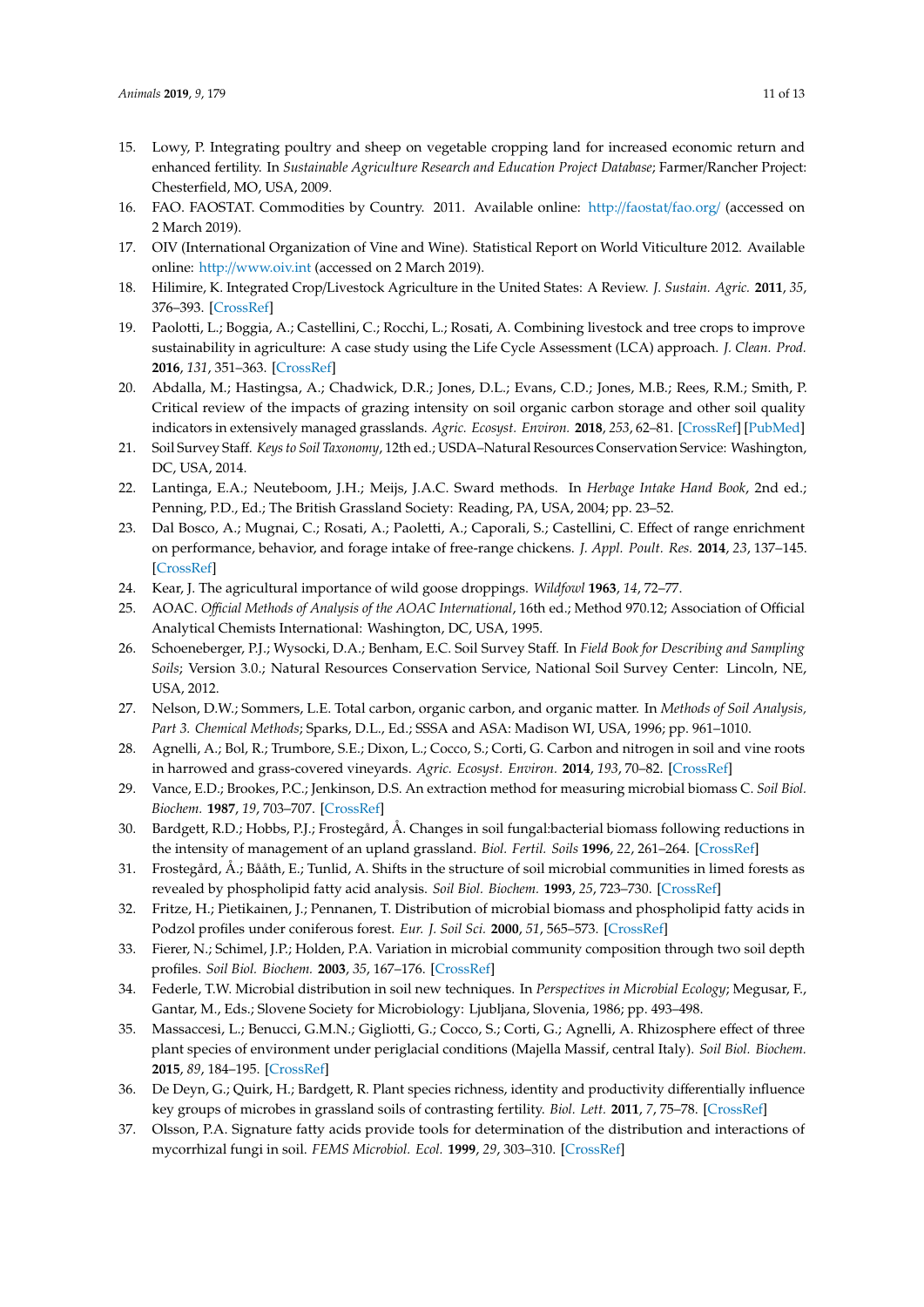- <span id="page-11-0"></span>38. Chung, H.; Zak, D.R.; Reich, P.B.; Ellsworth, D.S. Plant species richness, elevated CO<sub>2</sub>, and atmospheric nitrogen deposition alter soil microbial community composition and function. *Glob. Chang. Biol.* **2007**, *13*, 980–989. [\[CrossRef\]](http://dx.doi.org/10.1111/j.1365-2486.2007.01313.x)
- <span id="page-11-1"></span>39. Kroppenstedt, R.M. Fatty acid and menaquinone analysis of actinomycetes and related organisms. In *Chemical Methods in Bacterial Systematics, Society for Applied Bacteriology (Technical Series No. 20)*; Goodfellow, M., Minnikin, D.E., Eds.; Academic Press: London, UK, 1985; pp. 173–199.
- <span id="page-11-2"></span>40. Box, G.E.P.; Cox, D.R. Analysis of transformations. *J. R. Stat. Soc. Ser. B Stat. Methodol.* **1964**, *26*, 211–252. [\[CrossRef\]](http://dx.doi.org/10.1111/j.2517-6161.1964.tb00553.x)
- <span id="page-11-3"></span>41. Venables, W.N.; Ripley, B.D. *Modern Applied Statistics with S*, 4th ed.; Springer: New York, NY, USA, 2002.
- <span id="page-11-4"></span>42. R Core Team. *A Language and Environment for Statistical Computing. R Foundation for Statistical Computing*; R Core Team: Vienna, Austria, 2014.
- <span id="page-11-5"></span>43. Agnelli, A.; Massaccesi, L.; De Feudis, M.; Cocco, S.; Courchesne, F.; Corti, G. Holm oak (*Quercus ilex* L.) rhizosphere affects limestone-derived soil under a multi-centennial forest. *Plant Soil* **2016**, *400*, 297–314. [\[CrossRef\]](http://dx.doi.org/10.1007/s11104-015-2732-x)
- <span id="page-11-6"></span>44. Khaleel, R.; Reddy, K.R.; Overcash, M.R. Transport of potential pollutants in runoff water from land areas receiving animal wastes: A review. *Water Res.* **1980**, *14*, 421–436. [\[CrossRef\]](http://dx.doi.org/10.1016/0043-1354(80)90206-7)
- <span id="page-11-7"></span>45. Scotti, R.; Bonanomi, G.; Scelza, R.; Zoina, A.; Rao, M.A. Organic amendments as sustainable tool to recovery fertility in intensive agricultural systems. *J. Soil Sci. Plant Nutr.* **2015**, *15*, 333–352. [\[CrossRef\]](http://dx.doi.org/10.4067/S0718-95162015005000031)
- <span id="page-11-8"></span>46. Blagodatskaya, E.; Kuzyakov, Y. Mechanisms of real and apparent priming effects and their dependence on soil microbial biomass and community structure: Critical review. *Biol. Fertil. Soils* **2008**, *45*, 115–131. [\[CrossRef\]](http://dx.doi.org/10.1007/s00374-008-0334-y)
- <span id="page-11-9"></span>47. Guenet, B.; Neill, C.; Bardoux, G.; Abbadie, L. Is there a linear relationship between priming effect intensity and the amount of organic matter input? *Appl. Soil Ecol.* **2010**, *46*, 436–442. [\[CrossRef\]](http://dx.doi.org/10.1016/j.apsoil.2010.09.006)
- <span id="page-11-10"></span>48. De Nobili, M.; Contin, M.; Mondini, C.; Brookes, P.C. Soil microbial biomass is triggered into activity by trace amounts of substrate. *Soil Biol. Biochem.* **2001**, *33*, 1163–1170. [\[CrossRef\]](http://dx.doi.org/10.1016/S0038-0717(01)00020-7)
- <span id="page-11-11"></span>49. Drake, J.E.; Darby, B.A.; Giasson, M.A.; Kramer, M.A.; Phillips, R.P.; Finzi, A.C. Stoichiometry constrains microbial response to root exudation—Insights from model and a field experiment in a temperate forest. *Biogeochem. Discuss.* **2012**, *9*, 6899–6945. [\[CrossRef\]](http://dx.doi.org/10.5194/bgd-9-6899-2012)
- <span id="page-11-12"></span>50. Marinari, S.; Masciandaro, G.; Ceccanti, B.; Grego, S. Influence of organic and mineral fertilisers on soil biological and physical properties. *Bioresour. Technol.* **2000**, *72*, 9–17. [\[CrossRef\]](http://dx.doi.org/10.1016/S0960-8524(99)00094-2)
- <span id="page-11-13"></span>51. McNaughton, S.J.; Banyikwa, F.F.; McNaughton, M.M. Promotion of the cycling of diet-enhancing nutrients by African grazers. *Science* **1997**, *278*, 1798–1800. [\[CrossRef\]](http://dx.doi.org/10.1126/science.278.5344.1798)
- <span id="page-11-14"></span>52. Frank, D.A.; Groffman, P.M. Ungulate vs. Landscape control of soil c and n processes in grasslands of Yellowstone national park. *Ecology* **1998**, *79*, 2229–2241. [\[CrossRef\]](http://dx.doi.org/10.1890/0012-9658(1998)079[2229:UVLCOS]2.0.CO;2)
- 53. Frank, D.A.; Evans, R.D. Effects of native grazers on grassland N cycling in Yellowstone National Park. *Ecology* **1997**, *78*, 2238–2248. [\[CrossRef\]](http://dx.doi.org/10.1890/0012-9658(1997)078[2238:EONGOG]2.0.CO;2)
- <span id="page-11-15"></span>54. Bardgett, R.D.; Wardle, D.A.; Yeates, G.W. Linking above-ground and below-ground interactions: How plant responses to foliar herbivory influence soil organisms. *Soil Biol. Biochem.* **1998**, *30*, 1867–1878. [\[CrossRef\]](http://dx.doi.org/10.1016/S0038-0717(98)00069-8)
- <span id="page-11-16"></span>55. Bardgett, R.D.; Wardle, D.A. Herbivore-mediated linkages between aboveground and belowground communities. *Ecology* **2003**, *84*, 2258–2268. [\[CrossRef\]](http://dx.doi.org/10.1890/02-0274)
- <span id="page-11-17"></span>56. de Faccio Carvalho, P.C.; Anghinoni, I.; de Moraes, A.; de Souza, E.D.; Sulc, R.M.; Lang, C.R.; Flores, J.P.; Lopes, M.L.; da Silva, J.L.; Conte, O.; et al. Managing grazing animals to achieve nutrient cycling and soil improvement in no-till integrated systems. *Nutr. Cycl. Agroecosyst.* **2010**, *88*, 259–273. [\[CrossRef\]](http://dx.doi.org/10.1007/s10705-010-9360-x)
- <span id="page-11-18"></span>57. Anderson, T.-H.; Domsch, K.H. Ratios of microbial biomass carbon to total organic carbon in arable soils. *Soil Biol. Biochem.* **1989**, *21*, 471–479. [\[CrossRef\]](http://dx.doi.org/10.1016/0038-0717(89)90117-X)
- <span id="page-11-19"></span>58. Lu, J.; SantoDomingo, J.W.; Hill, S.; Edge, T.A. Microbial Diversity and Host-Specific Sequences of Canada Goose Feces. *Appl. Environ. Microbiol.* **2009**, *75*, 5919–5926. [\[CrossRef\]](http://dx.doi.org/10.1128/AEM.00462-09)
- <span id="page-11-20"></span>59. Baron, S. *Medical Microbiology*, 4th ed.; University of Texas Medical Branch: Galveston, TX, USA, 1996; ISBN 0-9631172-1-1.
- <span id="page-11-21"></span>60. Mor, G.; Kwon, J.-Y. Trophoblast-microbiome interaction: A new paradigm on immune regulation. *Am. J. Obstet. Gynecol.* **2015**, *213*, S131–S137. [\[CrossRef\]](http://dx.doi.org/10.1016/j.ajog.2015.06.039)
- <span id="page-11-22"></span>61. Parat, C.; Chaussod, R.; Lévéque, J.; Dousset, S.; Andreux, F. The relationship between cupper accumulated in vineyard calcareous soil and soil organic matter and iron. *Eu. J. Soil Sci.* **2002**, *53*, 663–669. [\[CrossRef\]](http://dx.doi.org/10.1046/j.1365-2389.2002.00478.x)